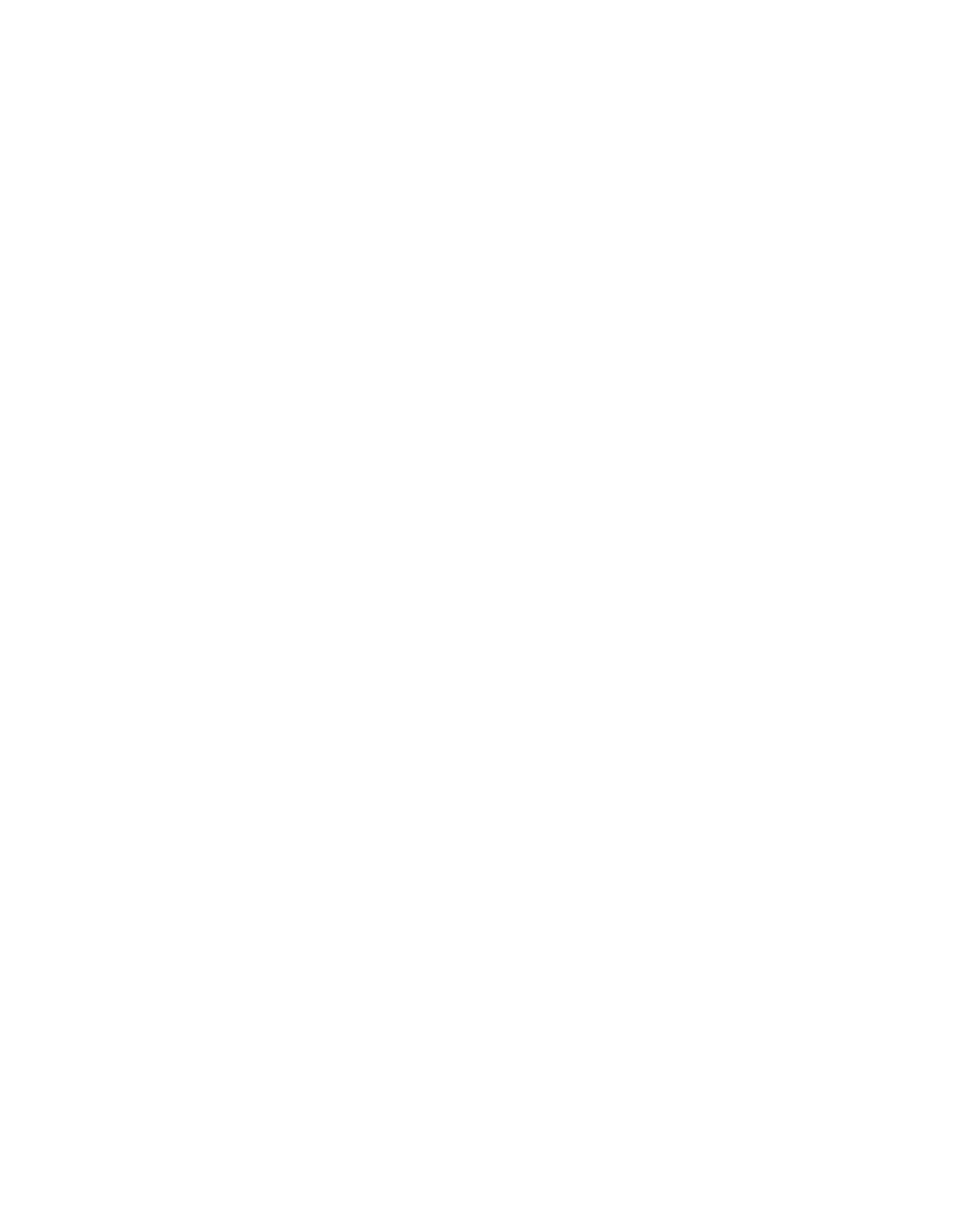Appendix B:

The major delivery system models in Medi-Cal managed care, enrollment as of December 2018, participating plans and counties served, and how each plan administers the non-specialty mental health benefit are shown in the chart below:

| <b>Medi-Cal Managed Care Plan (MCMC) Delivery Model</b> |                                                                                                              |                                                                               |                              |  |  |  |  |  |
|---------------------------------------------------------|--------------------------------------------------------------------------------------------------------------|-------------------------------------------------------------------------------|------------------------------|--|--|--|--|--|
|                                                         | <b>County Organized Health System (COHS) - 22 counties</b><br>Delivery model: One public plan created by the |                                                                               |                              |  |  |  |  |  |
|                                                         | county board of supervisors that contracts with DHCS.                                                        |                                                                               |                              |  |  |  |  |  |
|                                                         | Total enrollment: 2.1 million                                                                                |                                                                               |                              |  |  |  |  |  |
|                                                         | Del Norte, Humboldt, Lake, Lassen, Marin,                                                                    |                                                                               |                              |  |  |  |  |  |
|                                                         | Mendocino, Modoc, Napa, Santa Cruz, Shasta,                                                                  |                                                                               |                              |  |  |  |  |  |
|                                                         | Siskiyou, Solano, Sonoma, Trinity, and Yolo:                                                                 |                                                                               |                              |  |  |  |  |  |
|                                                         | Partnership Health Plan                                                                                      |                                                                               |                              |  |  |  |  |  |
|                                                         |                                                                                                              | administers Medi-Ca<br>non-specialty menta                                    | <b>Beacon Health Options</b> |  |  |  |  |  |
|                                                         | Ventura:                                                                                                     |                                                                               |                              |  |  |  |  |  |
|                                                         | Gold Coast Heath Plan                                                                                        | How MCMC Plan<br>health benefit                                               | <b>Beacon Health Options</b> |  |  |  |  |  |
|                                                         | Orange:                                                                                                      |                                                                               |                              |  |  |  |  |  |
| <b>MCMC Plans and Counties</b>                          | CalOptima                                                                                                    |                                                                               | In-house                     |  |  |  |  |  |
|                                                         | Monterey, Merced, and Santa Cruz:                                                                            |                                                                               |                              |  |  |  |  |  |
|                                                         | <b>Central Coast Alliance for Health</b>                                                                     |                                                                               | <b>Beacon Health Options</b> |  |  |  |  |  |
|                                                         | Santa Barbara and San Luis Obispo:                                                                           |                                                                               |                              |  |  |  |  |  |
|                                                         | CenCal Health                                                                                                |                                                                               | <b>Holman Group</b>          |  |  |  |  |  |
|                                                         | San Mateo:                                                                                                   |                                                                               |                              |  |  |  |  |  |
|                                                         | Health Plan of San Mateo                                                                                     |                                                                               | Contracts with county        |  |  |  |  |  |
|                                                         | <b>Geographic Managed Care (GMC) - 2 counties</b>                                                            |                                                                               |                              |  |  |  |  |  |
|                                                         | Delivery model: Multiple competing private plans that contract with DHCS.                                    |                                                                               |                              |  |  |  |  |  |
|                                                         | <b>Total enrollment: 1.1 million</b>                                                                         |                                                                               |                              |  |  |  |  |  |
|                                                         | Sacramento:                                                                                                  |                                                                               |                              |  |  |  |  |  |
|                                                         | Aetna Better Health                                                                                          |                                                                               | In-house                     |  |  |  |  |  |
|                                                         | <b>Anthem Blue Cross</b>                                                                                     |                                                                               | In-house                     |  |  |  |  |  |
|                                                         | HealthNet                                                                                                    |                                                                               | $MHN*$                       |  |  |  |  |  |
|                                                         | <b>Kaiser Permanente</b>                                                                                     |                                                                               | In-house**                   |  |  |  |  |  |
| nd Counties                                             | Molina Healthcare of CA                                                                                      |                                                                               | In-house                     |  |  |  |  |  |
|                                                         | United Healthcare                                                                                            |                                                                               | N/A                          |  |  |  |  |  |
| <b>MCMC Plans a</b>                                     | San Diego:                                                                                                   | How MCMC Plan<br>dministers Medi-Cal<br>on-specialty mental<br>health benefit |                              |  |  |  |  |  |
|                                                         | Aetna Better Health                                                                                          |                                                                               | In-house                     |  |  |  |  |  |
|                                                         | Blue Shield of CA Promise Health Plan                                                                        |                                                                               | <b>Beacon Health Options</b> |  |  |  |  |  |
|                                                         | <b>Community Health Group</b>                                                                                | administers<br>non-specialt<br>health be                                      | In-house                     |  |  |  |  |  |
|                                                         | HealthNet                                                                                                    |                                                                               | $MHN*$                       |  |  |  |  |  |
|                                                         | Kaiser Permanente                                                                                            |                                                                               | In-house                     |  |  |  |  |  |
|                                                         | Molina Healthcare of CA                                                                                      |                                                                               | In-house                     |  |  |  |  |  |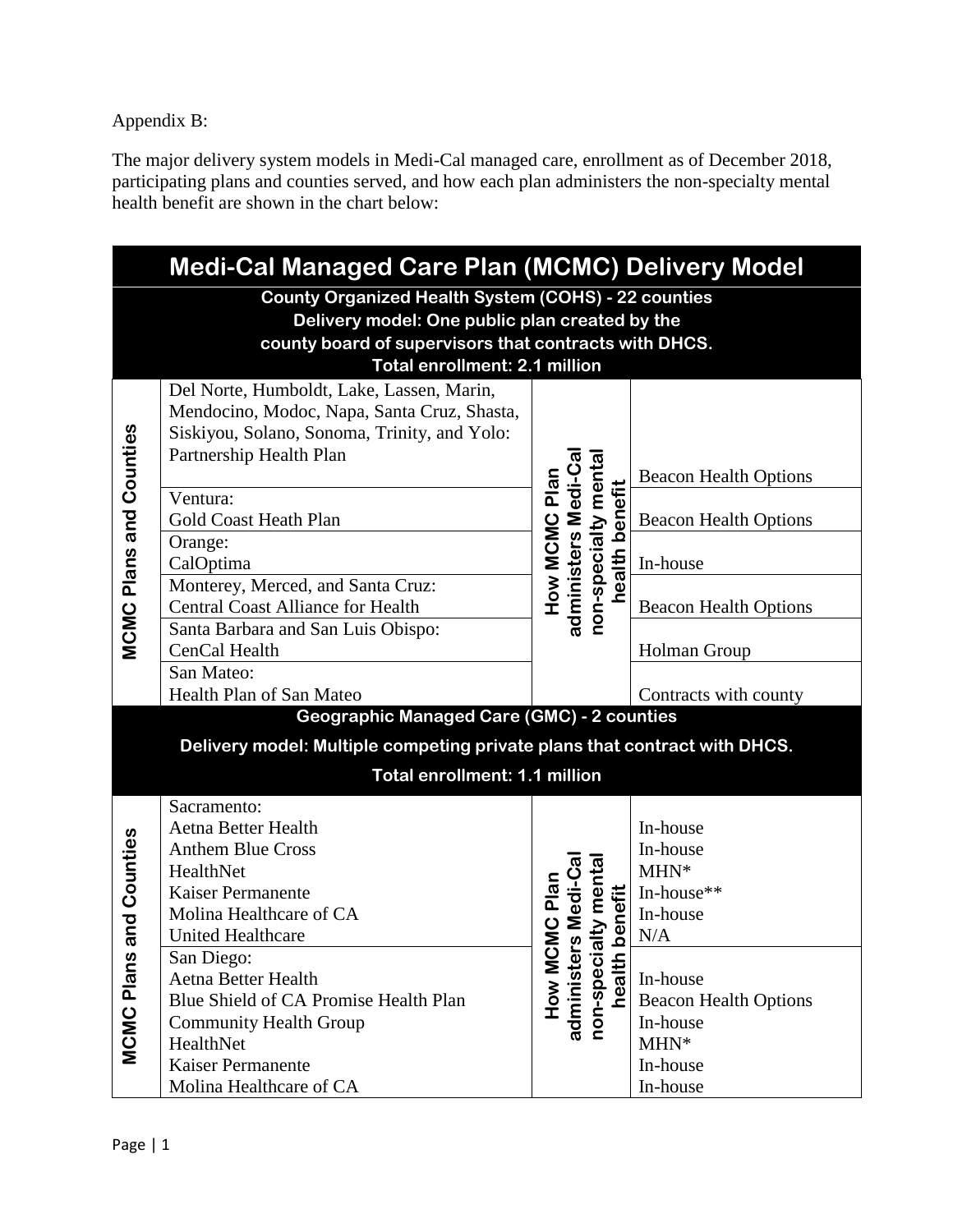| Two Plan Model - 14 counties                                  |                                                                      |                                                                          |                                |  |  |  |  |  |
|---------------------------------------------------------------|----------------------------------------------------------------------|--------------------------------------------------------------------------|--------------------------------|--|--|--|--|--|
| Delivery model: One public county-organized plan known as     |                                                                      |                                                                          |                                |  |  |  |  |  |
| the local initiative and one private plan contract with DHCS. |                                                                      |                                                                          |                                |  |  |  |  |  |
| <b>Total enrollment: 6.8 million</b>                          |                                                                      |                                                                          |                                |  |  |  |  |  |
|                                                               | Alameda:                                                             |                                                                          |                                |  |  |  |  |  |
|                                                               | Alameda Alliance for Health                                          |                                                                          | <b>Beacon Health Options</b>   |  |  |  |  |  |
|                                                               | <b>Anthem Blue Cross</b>                                             |                                                                          | In-house                       |  |  |  |  |  |
|                                                               | Contra Costa:                                                        |                                                                          |                                |  |  |  |  |  |
|                                                               | Contra Costa Health Plan                                             |                                                                          |                                |  |  |  |  |  |
|                                                               | <b>Anthem Blue Cross</b>                                             |                                                                          | In-house<br>In-house           |  |  |  |  |  |
|                                                               | Fresno, Kings and Madera:                                            |                                                                          |                                |  |  |  |  |  |
|                                                               | CalViva Health                                                       |                                                                          | <b>MHN</b>                     |  |  |  |  |  |
|                                                               | <b>Anthem Blue Cross</b>                                             |                                                                          | In-house                       |  |  |  |  |  |
|                                                               | Kern:                                                                |                                                                          |                                |  |  |  |  |  |
|                                                               | Kern Family Health Care                                              |                                                                          | In-house                       |  |  |  |  |  |
|                                                               | HealthNet                                                            |                                                                          | $MHN*$                         |  |  |  |  |  |
| <b>MCMC Plans and Counties</b>                                | Los Angeles:                                                         |                                                                          |                                |  |  |  |  |  |
|                                                               | LA Care                                                              |                                                                          | <b>Beacon Health Solutions</b> |  |  |  |  |  |
|                                                               | HealthNet                                                            |                                                                          | In-house                       |  |  |  |  |  |
|                                                               | Riverside and San Bernardino:                                        |                                                                          |                                |  |  |  |  |  |
|                                                               | <b>Inland Empire Health Plan</b>                                     | How MCMC Plan administers Medi-Ca<br>non-specialty mental health benefit | In-house                       |  |  |  |  |  |
|                                                               | Molina                                                               |                                                                          | In-house                       |  |  |  |  |  |
|                                                               | San Francisco:                                                       |                                                                          |                                |  |  |  |  |  |
|                                                               | San Francisco Health Plan                                            |                                                                          | <b>Beacon Health Options</b>   |  |  |  |  |  |
|                                                               | <b>Anthem Blue Cross</b>                                             |                                                                          | In-house                       |  |  |  |  |  |
|                                                               | San Joaquin and Stanislaus:                                          |                                                                          |                                |  |  |  |  |  |
|                                                               | Health Plan of San Joaquin                                           |                                                                          | <b>Beacon Health Options</b>   |  |  |  |  |  |
|                                                               | HealthNet                                                            |                                                                          | $MHN*$                         |  |  |  |  |  |
|                                                               | Santa Clara:                                                         |                                                                          |                                |  |  |  |  |  |
|                                                               | Santa Clara Family Health Plan                                       |                                                                          | In-house                       |  |  |  |  |  |
|                                                               | <b>Anthem Blue Cross</b>                                             |                                                                          | <b>Beacon Health Options</b>   |  |  |  |  |  |
|                                                               | Tulare:                                                              |                                                                          |                                |  |  |  |  |  |
|                                                               | <b>Anthem Blue Cross</b>                                             |                                                                          | In-house                       |  |  |  |  |  |
|                                                               | HealthNet                                                            |                                                                          | $MHN*$                         |  |  |  |  |  |
|                                                               | Regional Model (aka rural expansion) - 18 counties                   |                                                                          |                                |  |  |  |  |  |
|                                                               | Delivery model: Two competing private plans that contract with DHCS. |                                                                          |                                |  |  |  |  |  |
| Total enrollment: 294,386                                     |                                                                      |                                                                          |                                |  |  |  |  |  |
| Alpine, Amador, Butte, Calaveras, Colusa,                     |                                                                      |                                                                          |                                |  |  |  |  |  |
|                                                               | El Dorado, Glenn, Inyo, Mariposa, Mono, Nevada,                      |                                                                          |                                |  |  |  |  |  |
|                                                               | Placer, Plumas, Sierra, Sutter, Tehama, Tuolumne                     |                                                                          |                                |  |  |  |  |  |
|                                                               | and Yuba:                                                            |                                                                          |                                |  |  |  |  |  |
|                                                               | <b>Anthem Blue Cross</b>                                             | In-house                                                                 |                                |  |  |  |  |  |
|                                                               | California Health and Wellness                                       | Evolve/Cenpatico***                                                      |                                |  |  |  |  |  |
|                                                               |                                                                      |                                                                          |                                |  |  |  |  |  |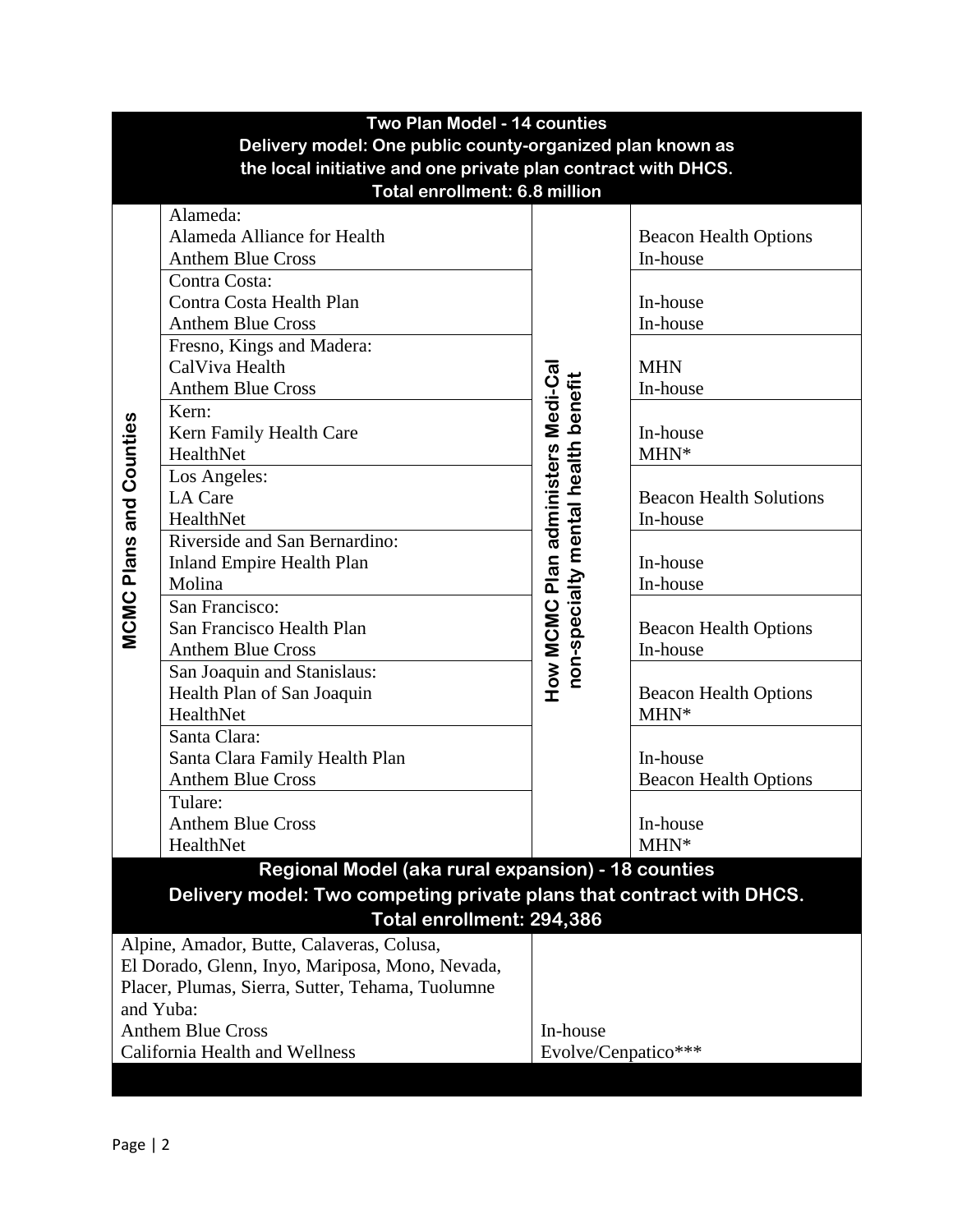| <b>Other - 2 counties</b>                                                    |                      |  |  |  |
|------------------------------------------------------------------------------|----------------------|--|--|--|
| Delivery model: In the Imperial Model county, there are two commercial plans |                      |  |  |  |
| that contract with DHCS. In the San Benito Model county, there is one        |                      |  |  |  |
| commercial plan that contracts with DHCS. Beneficiaries can choose the       |                      |  |  |  |
| managed care plan or regular (fee-for-service) Medi-Cal.                     |                      |  |  |  |
| <b>Total Enrollment: 84,183</b>                                              |                      |  |  |  |
| Imperial:                                                                    |                      |  |  |  |
| California Health and Wellness                                               | Envolve/Cenpatico*** |  |  |  |
| Molina Healthcare of CA                                                      | In-house             |  |  |  |
| San Benito:                                                                  |                      |  |  |  |
| <b>Anthem Blue Cross</b>                                                     | In-house             |  |  |  |
| Medi-Cal fee-for-service                                                     | N/A                  |  |  |  |
|                                                                              |                      |  |  |  |

\* MHN is a HealthNet subsidiary company.

\*\*Kaiser does the entire mental health benefit (SMHS and mild to moderate and EPSDT in house but uses several contractors for a small number of cases.)

\*\*\* California Health and Wellness (Centene) contracts with Envolve/Cenpatico, which is Centene's mental health subsidiary, but the business will be moving to MHN, with case management being done in-house.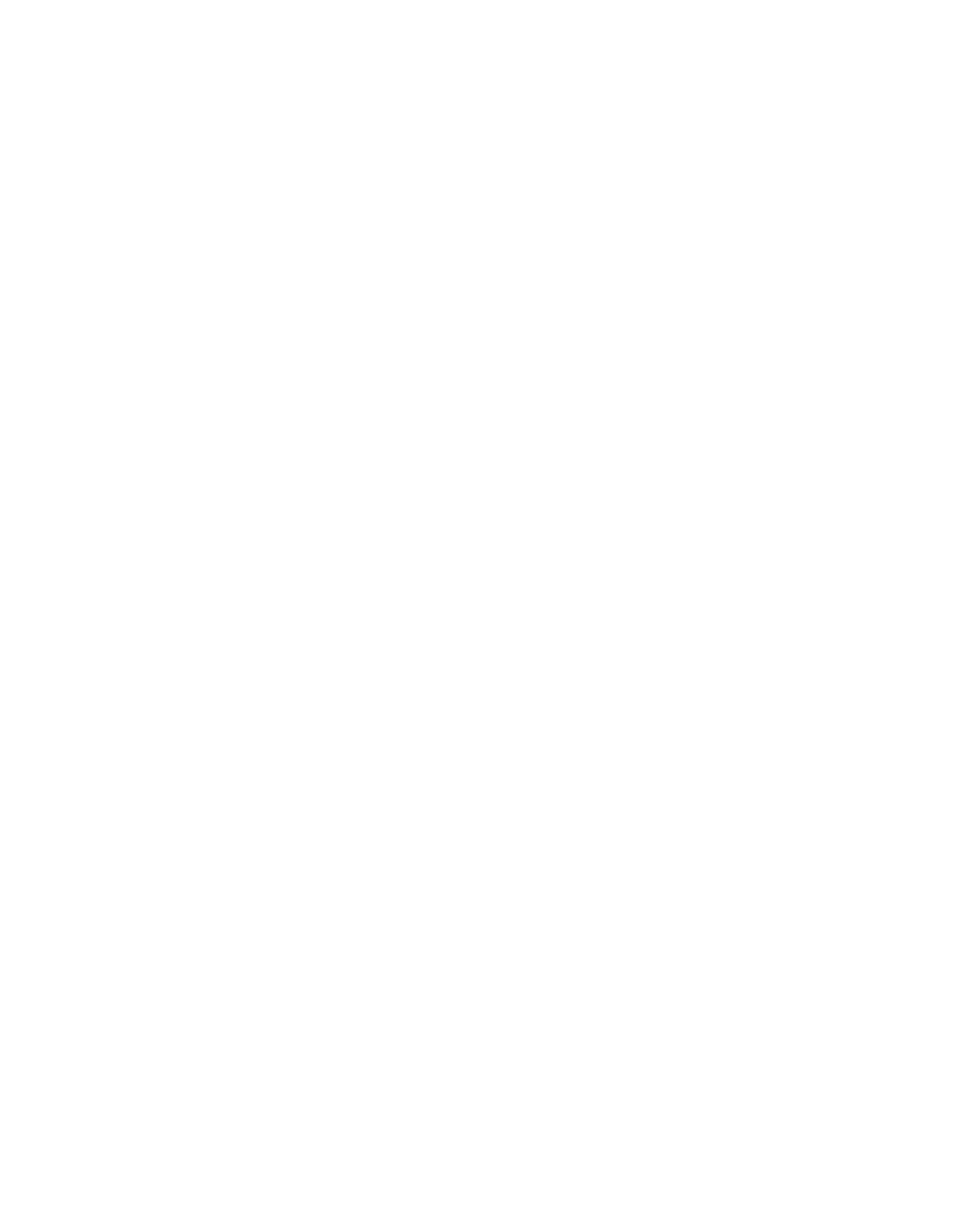| <b>Dimension</b> | <b>Medi-Cal Managed Care Plan</b><br>(MCMC Plan)                                                                                                                                                                                                                                                                 | <b>County Specialty Mental</b><br><b>Health Plan - Outpatient</b>                                                                                                                                                                  | <b>County Specialty Mental</b><br><b>Health Plan - Inpatient</b>                                                                                                                                                        |
|------------------|------------------------------------------------------------------------------------------------------------------------------------------------------------------------------------------------------------------------------------------------------------------------------------------------------------------|------------------------------------------------------------------------------------------------------------------------------------------------------------------------------------------------------------------------------------|-------------------------------------------------------------------------------------------------------------------------------------------------------------------------------------------------------------------------|
| Eligibility      | <b>Mild to Moderate Impairment</b>                                                                                                                                                                                                                                                                               | <b>Significant Impairment in</b>                                                                                                                                                                                                   | <b>Emergency and Inpatient</b>                                                                                                                                                                                          |
|                  | in Functioning                                                                                                                                                                                                                                                                                                   | <b>Functioning</b>                                                                                                                                                                                                                 | A beneficiary is eligible for                                                                                                                                                                                           |
|                  | A beneficiary is covered by the<br>MCMC plan for services if he or<br>she is diagnosed with a mental<br>health disorder, as defined by the<br>current Diagnostic and Statistical<br>Manual (DSM), resulting in mild<br>to moderate distress or<br>impairment of mental, emotional,<br>or behavioral functioning: | An adult beneficiary is<br>eligible for services if he or<br>she meets all of the following<br>medical necessity criteria:<br>1. Has an included mental<br>health diagnosis;<br>2. Has a significant<br>impairment in an important | services if he or she meets<br>the following medical<br>necessity criteria:<br>1. An included diagnosis;<br>2. Cannot be safely treated at<br>a lower level of care;<br>3. Requires inpatient                           |
|                  | • At an initial health screening, a<br>Primary Care Provider (PCP) may<br>identify the need for a thorough                                                                                                                                                                                                       | area of life function, or a<br>reasonable probability of<br>significant deterioration in an<br>important area of life                                                                                                              | hospital services due to one<br>of the following which is the<br>result of an included mental<br>disorder:                                                                                                              |
|                  | mental health assessment and<br>refer a beneficiary to a licensed<br>mental health provider within the<br>MCMC plan's network. The<br>mental health provider can<br>identify the mental health<br>disorder and determine the level                                                                               | function:<br>3. The focus of the proposed<br>treatment is to address the<br>impairment(s), prevent<br>significant deterioration in an<br>important area of life                                                                    | a. Symptoms or behaviors<br>which represent a current<br>danger to self or others, or<br>significant property<br>destruction;<br>b. Symptoms or behaviors                                                               |
|                  | of impairment.<br>• A beneficiary may seek and<br>obtain a mental health assessment<br>at any time directly from a<br>licensed mental health provider<br>within the MCMC plan network                                                                                                                            | functioning.<br>4. The expectation is that the<br>proposed treatment will<br>significantly diminish the<br>impairment, prevent<br>significant deterioration in an                                                                  | which prevent the<br>beneficiary from providing<br>for, or utilizing, food,<br>clothing, or shelter;<br>c. Symptoms or behaviors<br>which present a severe risk                                                         |
|                  | without a referral from a PCP or<br>prior authorization from the<br>MCMC plan.<br>• The PCP or mental health<br>provider should refer any<br>beneficiary who meets medical                                                                                                                                       | important area of life<br>function, and<br>5. The condition would not be<br>responsive to physical health<br>care-based treatment.<br>Note: For beneficiaries under                                                                | to the beneficiary's physical<br>health;<br>d. Symptoms or behaviors<br>which represent a recent,<br>significant deterioration in<br>ability to function;                                                               |
|                  | necessity criteria for SMHS to the<br>MHP.<br>• When a beneficiary's condition<br>improves under SMHS and the<br>mental health providers in the<br>MCMC plan and MHP coordinate<br>care, the beneficiary may return<br>to the MCMC plan's network                                                                | age 21, specialty mental<br>health services must be<br>provided for a range of<br>impairment level to correct or<br>ameliorate a mental health<br>condition or impairment.                                                         | e. Psychiatric evaluation or<br>treatment which can only be<br>performed in an acute<br>psychiatric inpatient setting<br>or through urgent or<br>emergency intervention<br>provided in the community<br>or clinic; and; |
|                  | mental health provider.<br>Note: Conditions that the current<br>DSM identifies as relational<br>problems are not covered (e.g.,<br>couples counseling or family<br>counseling.)                                                                                                                                  |                                                                                                                                                                                                                                    | f. Serious adverse reactions<br>to medications, procedures<br>or therapies requiring<br>continued hospitalization.                                                                                                      |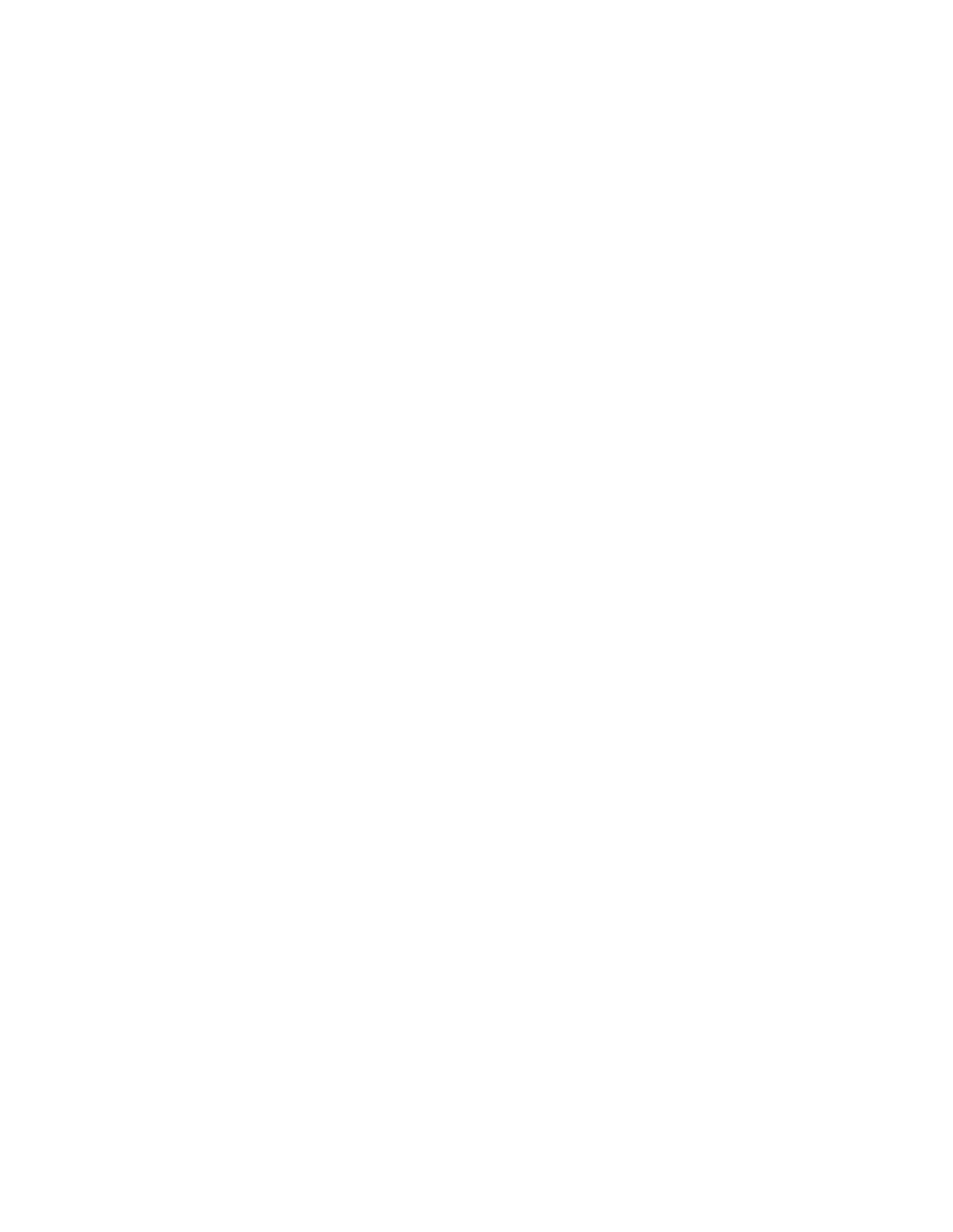#### Appendix D

# **Medi-Cal Specialty Mental Health Service Descriptions**

### **Adult Crisis Residential Services (CRS)**

Adult crisis residential services provide an alternative to acute psychiatric hospital services for beneficiaries who otherwise would require hospitalization. The CRS programs for adults provide normalized living environments, integrated into residential communities. The services follow a social rehabilitation model that integrates aspects of emergency psychiatric care, psychosocial rehabilitation, milieu therapy, case management and practical social work.

#### **Adult Residential Treatment Services**

Adult Residential Treatment Services are rehabilitative services provided in a non-institutional, residential setting for beneficiaries who would be at risk of hospitalization or other institutional placement if they were not receiving residential treatment services. The services include a wide range of activities and services that support beneficiaries in their effort to restore, maintain, and apply interpersonal and independent living skills and to access community support systems. Service activities may include assessment, plan development, therapy, rehabilitation, and collateral.

## **Crisis Intervention**

Crisis intervention services last less than 24 hours and are for, or on behalf of, a beneficiary for a condition that requires more timely response than a regularly scheduled visit. Service activities include, but are not limited to, assessment, collateral and therapy. Crisis Intervention services may either be faceto-face or by telephone with the beneficiary or the beneficiary's significant support person and may be provided anywhere in the community.

#### **Crisis Stabilization**

Crisis stabilization services last less than 24 hours and are for, or on behalf of, a beneficiary for a condition that requires a timelier response than a regularly scheduled visit. Service activities include but are not limited to one or more of the following: assessment, collateral, and therapy.

# **Day Rehabilitation (Half-Day & Full-Day)**

Day rehabilitation services are a structured program of rehabilitation and therapy with services to improve, maintain or restore personal independence and functioning, consistent with requirements for learning and development and which provides services to a distinct group of beneficiaries who receive services for a minimum of three hours per day (half-day) or more than four hours per day (full-day). Service activities may include, but are not limited to assessment, plan development, therapy, rehabilitation and collateral.

# **Day Treatment Intensive (Half-Day & Full-Day)**

Day treatment intensive services are a structured, multi-disciplinary program of therapy that may be used as an alternative to hospitalization, or to avoid placement in a more restrictive setting, or to maintain the client in a community setting and which provides services to a distinct group of beneficiaries who receive services for a minimum of three hours per day (half-day) or more than four hours per day (full-day). Service activities may include, but are not limited to, assessment, plan development, therapy, rehabilitation and collateral.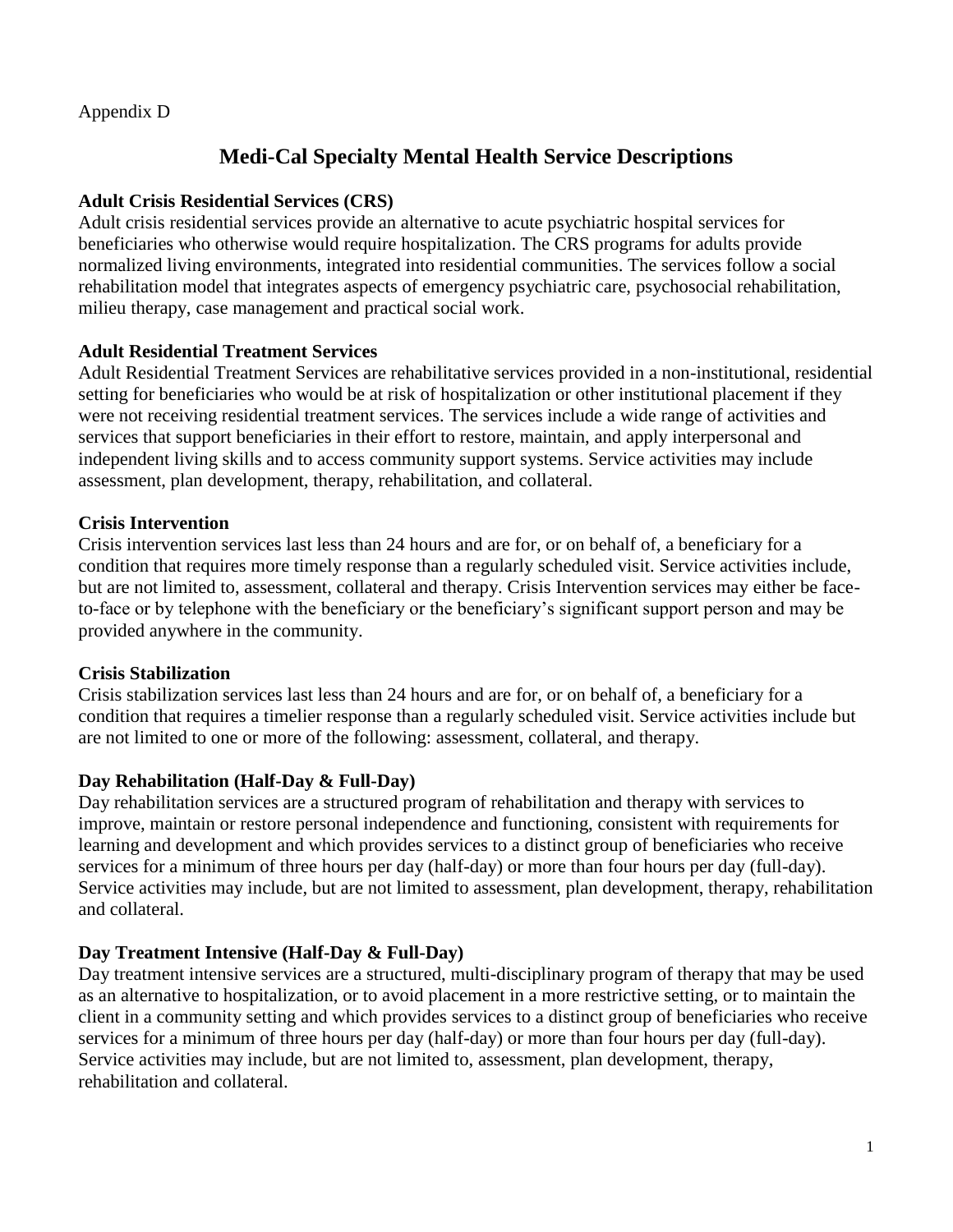#### **Intensive Care Coordination (ICC)**

Intensive Care Coordination is a targeted case management service that facilitates assessment of, care planning for and coordination of services to beneficiaries under age 21 who are eligible for the full scope of Medi-Cal services and who meet medical necessity criteria for this service. ICC service components include: assessing; service planning and implementation; monitoring and adapting; and transition. ICC services are provided through the principles of the Core Practice Model (CPM), including the establishment of the Child and Family Team (CFT) to facilitate a collaborative relationship among a youth, his/her family and involved child-serving systems to allow the child/youth to be served in his/her community. The CFT is comprised of, as appropriate, both formal supports, such as the ICC coordinator, providers, case managers from child-serving agencies, and natural supports, such as family members, neighbors, friends, and clergy and all ancillary individuals who work together to develop and implement the client plan and are responsible for supporting the child/youth and family in attaining their goals.

#### **Intensive Home Based Services (IHBS)**

Intensive Home Based Services are individualized, strength-based interventions designed to ameliorate mental health conditions that interfere with a child/youth's functioning and are aimed at helping the child/youth build skills necessary for successful functioning in the home and community and improving the child/youth's family's ability to help the child/youth successfully function in the home and community. IHBS services are provided according to an individualized treatment plan developed in accordance with the Core Practice Model (CPM) by the Child and Family Team (CFT) in coordination with the family's overall service plan which may include IHBS. Service activities may include, but are not limited to assessment, plan development, therapy, rehabilitation and collateral. IHBS is provided to beneficiaries under 21 who are eligible for the full scope of Medi-Cal services and who meet medical necessity criteria for this service.

#### **Medication Support**

Medication support services include prescribing, administering, dispensing and monitoring of psychiatric medications or biologicals that are necessary to alleviate the symptoms of mental illness. Service activities may include but are not limited to: evaluation of the need for medication; evaluation of clinical effectiveness and side effects; obtaining informed consent; instruction in the use, risks and benefits of, and alternatives for, medication; collateral and plan development related to the delivery of service and/or assessment for the client; prescribing, administering, dispensing and monitoring of psychiatric medications or biologicals; and medication education.

#### **Psychiatric Health Facility (PHF) Services**

Psychiatric Health Facility is a facility licensed under the provisions beginning with Section 77001 of Chapter 9, Division 5, Title 22 of the California Code of Regulations. "Psychiatric Health Facility Services" are therapeutic and/or rehabilitative services provided in a psychiatric health facility on an inpatient basis to beneficiaries who need acute care, which meets the criteria of Section 1820.205 of Chapter 11, Division 1, Title 9 of the California Code of Regulations, and whose physical health needs can be met in an affiliated general acute care hospital or in outpatient settings. These services are separate from those categorized as "Psychiatric Inpatient Hospital".

#### **Psychiatric Inpatient Hospital Services**

Psychiatric inpatient hospital services include both acute psychiatric inpatient hospital services and administrative day services. Acute psychiatric inpatient hospital services are provided to beneficiaries for whom the level of care provided in a hospital is medically necessary to diagnose or treat a covered mental illness. Administrative day services are inpatient hospital services provided to beneficiaries who were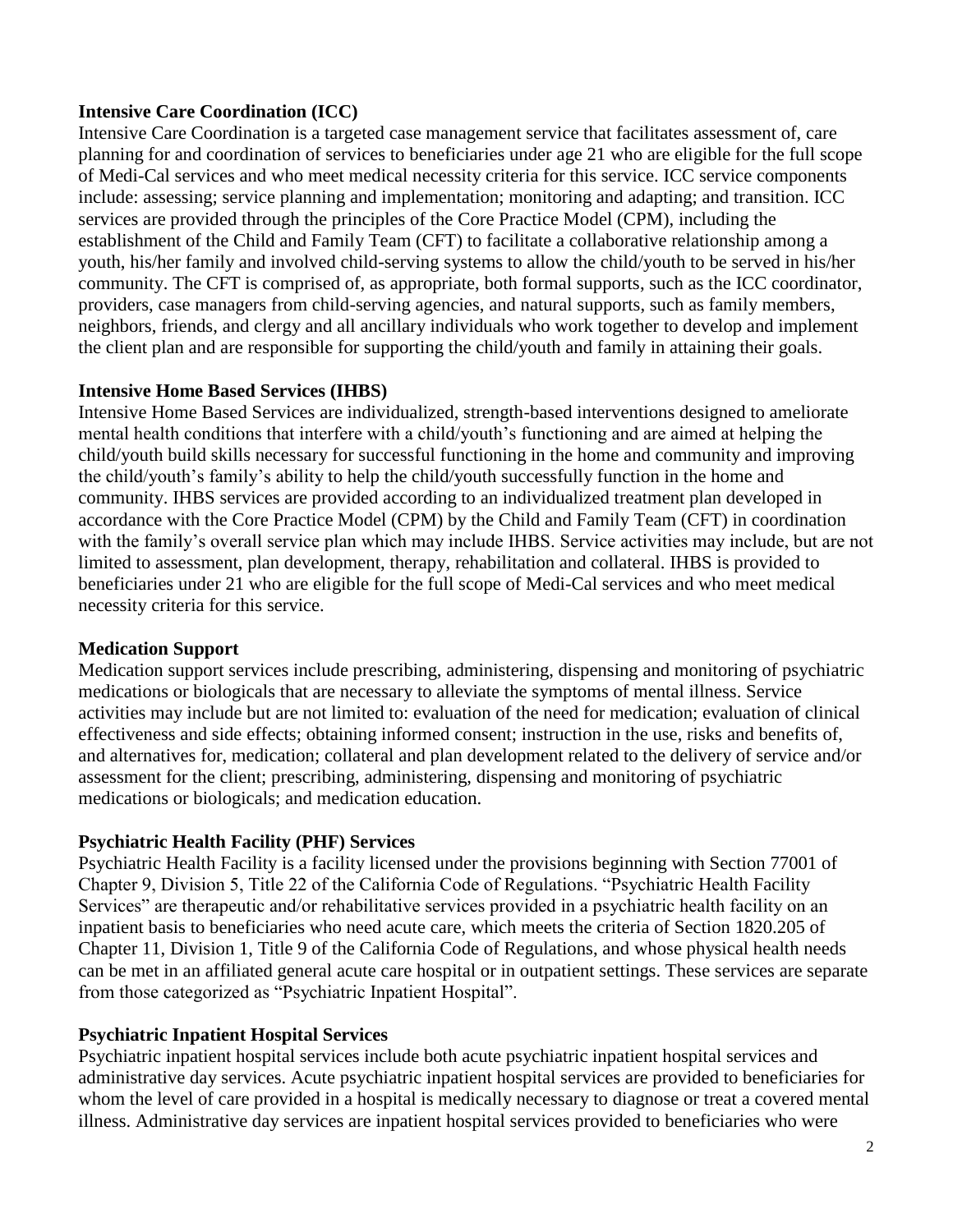admitted to the hospital for an acute psychiatric inpatient hospital service and the beneficiary's stay at the hospital must be continued beyond the beneficiary's need for acute psychiatric inpatient hospital services due to lack of residential placement options at non-acute residential treatment facilities that meet the needs of the beneficiary. Psychiatric inpatient hospital services are provided by SD/MC hospitals and FFS/MC hospitals. MHPs claim reimbursement for the cost of psychiatric inpatient hospital services provided by SD/MC hospitals through the SD/MC claiming system. FFS/MC hospitals claim reimbursement for the cost of psychiatric inpatient hospital services through the Fiscal Intermediary. MHPs are responsible for authorization of psychiatric inpatient hospital services reimbursed through either billing system. For SD/MC hospitals, the daily rate includes the cost of any needed professional services. The FFS/MC hospital daily rate does not include professional services, which are billed separately from the FFS/MC inpatient hospital services via the SD/MC claiming system.

#### **Targeted Case Management (TCM)**

Targeted case management is a service that assists a beneficiary in accessing needed medical, educational, social, prevocational, vocational, rehabilitative, or other community services. The service activities may include, but are not limited to: communication, coordination and referral; monitoring service delivery to ensure beneficiary access to services and the service delivery system; monitoring of the beneficiary's progress; placement services; and plan development. TCM services may be face-to-face or by telephone with the client or significant support persons and may be provided anywhere in the community. Additionally, services may be provided by any person determined by the MHP to be qualified to provide the service, consistent with the scope of practice and state law.

## **Therapeutic Behavioral Services (TBS)**

Therapeutic behavioral services are intensive, individualized, short-term outpatient treatment interventions for beneficiaries up to age 21. Individuals receiving these services have serious emotional disturbances (SED), are experiencing a stressful transition or life crisis and need additional short-term, specific support services to accomplish outcomes specified in the written treatment plan.

#### **Therapy and Other Service Activities (formerly referred to as Mental Health Services)**

Individual or group therapies and interventions that are designed to provide a reduction of mental disability and restoration, improvement or maintenance of functioning consistent with the goals of learning, development, independent living, and enhanced self-sufficiency. These services are separate from those provided as components of adult residential services, crisis intervention, crisis stabilization, day rehabilitation, or day treatment intensive. Service activities may include, but are not limited to:

- 1. Assessment A service activity designed to evaluate the current status of mental, emotional, or behavioral health. Assessment includes, but is not limited to, one or more of the following: mental status determination, analysis of the clinical history, analysis of relevant cultural issues and history; diagnosis; and the use of mental health testing procedures.
- 2. Plan Development A service activity that consists of development of client plans, approval of client plans, and/or monitoring and recording of progress.
- 3. Therapy A service activity that is a therapeutic intervention that focuses primarily on symptom reduction as a means to reduce functional impairments. Therapy may be delivered to an individual or group and may include family therapy at which the client is present.
- 4. Rehabilitation A service activity that includes, but is not limited to assistance improving, maintaining or restoring functional skills, daily living skills, social and leisure skills, grooming and personal hygiene skills, meal preparation skills and support resources; and/or medication education.